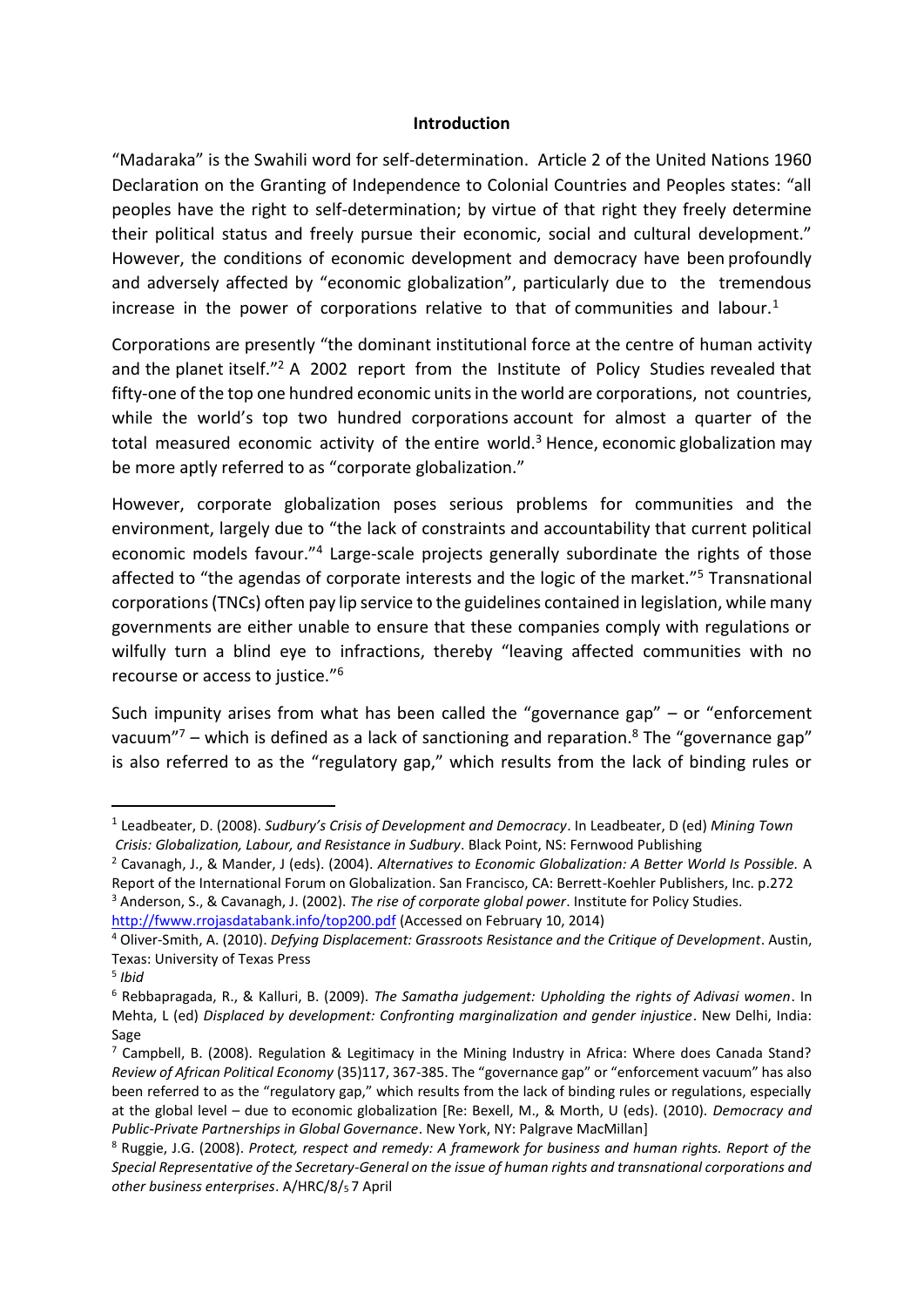regulations, especially at the global level.<sup>9</sup> A key part of the problem is the legal framework that regulates the activities of corporations, whereby parent companies and their subsidiaries are considered to be distinct legal entities, generally rendering the former not liable for wrongs committed by the latter.<sup>10</sup>

Corporations are generally structured to remain free of any legal responsibility to operate in moral, humane, or any other ways that are beneficial to communities, workers, or the environment.<sup>11</sup> Corporations are institutions that are based on three main principles: the absolute need to make profits; the need to grow continuously and expand in terms of territory and functionality; and their need to remain as unrestricted as possible in their operations.<sup>12</sup> In fact, corporations not only exist exclusively to maximize returns to their shareholders,  $13$ they are designed to extract and concentrate this wealth into the hands of a few.<sup>14</sup>

In addition, rather than generating substantial and uninterrupted revenue flows at predictable levels, or providing employment and infrastructure that can help build nationally integrated markets to meet domestic requirements, resource dependence has primarily served the interests of TNCs.<sup>15</sup> Indeed, "the dynamics of imperialism, promoted by TNCs in the political and economic internationalization of capital, continue to shape the relations between mineral economies and the international economy."<sup>16</sup> In the context of economic globalization – characterized by liberalisation, privatisation and deregulation – extractive projects mainly enable wealthy TNCs to extract resources and profits from poor nations.

Consequently, the most significant impact of corporate globalization has been excessive inequality worldwide. Almost half of the world's wealth is owned by the richest 1% of the population. Even within the industrialized countries, the rich-poor gap continues to grow. For example, the United States is the world's richest country, yet it has the widest gap between the rich and the poor.<sup>17</sup> Moreover, according to the U.S.'s Central Intelligence Agency (CIA), economic/corporate globalization will create an "even wider gap between regional winners and losers than exists today."<sup>18</sup>

<sup>10</sup> Ruggie, J.G. (2010). *Governing Transnational Corporations*.

<sup>9</sup> Bexell, M., & Morth, U (eds). (2010). *Democracy and Public-Private Partnerships in Global Governance*. New York, NY: Palgrave MacMillan

[http://www.internationalrelations.com/2012/09/30/ruggie-governing-transnational-corporation/\(](http://www.internationalrelations.com/2012/09/30/ruggie-governing-transnational-corporation/)Accessed on February 10, 2014)

<sup>11</sup> Cavanagh, J., & Mander, J (eds). (2004).

<sup>12</sup> *Ibid*

<sup>13</sup> Bakan, J. (2005). *The Corporation: The Pathological Pursuit of Profit and Power*. London, U.K: Constable & Robinson Ltd. See also: Rowland, W. (2012). *Greed, Inc.: Why Corporations Rule the World and How We Let It Happen*. Markham, ON: Thomas Allen Publishers

<sup>14</sup> Korten, D. (2002). *Predatory corporations*. In Evans, G., Goodman, J., & Lansbury, N (eds) *Moving Mountains: Communities Confront Mining and Globalisation*. London, U.K: Zed Books

<sup>15</sup> Bush, R. (2010). *Mining, Dispossession, and Transformation in Africa*. In Fraser, A., & Larmer, M (eds) *Zambia, Mining, and Neoliberalism: Boom and Bust on the Globalized Copperbelt*. New York, NY: Palgrave MacMillan <sup>16</sup> *Ibid*. p.254

<sup>&</sup>lt;sup>17</sup> International Labour Organization of the United Nations (ILO). (2004). Cited in: Cavanagh, J., & Mander, J (eds). (2004).

<sup>18</sup> Central Intelligence Agency (CIA). (2000). *Global Trends, 2015*. Langley, VA: Central Intelligence Agency (CIA)